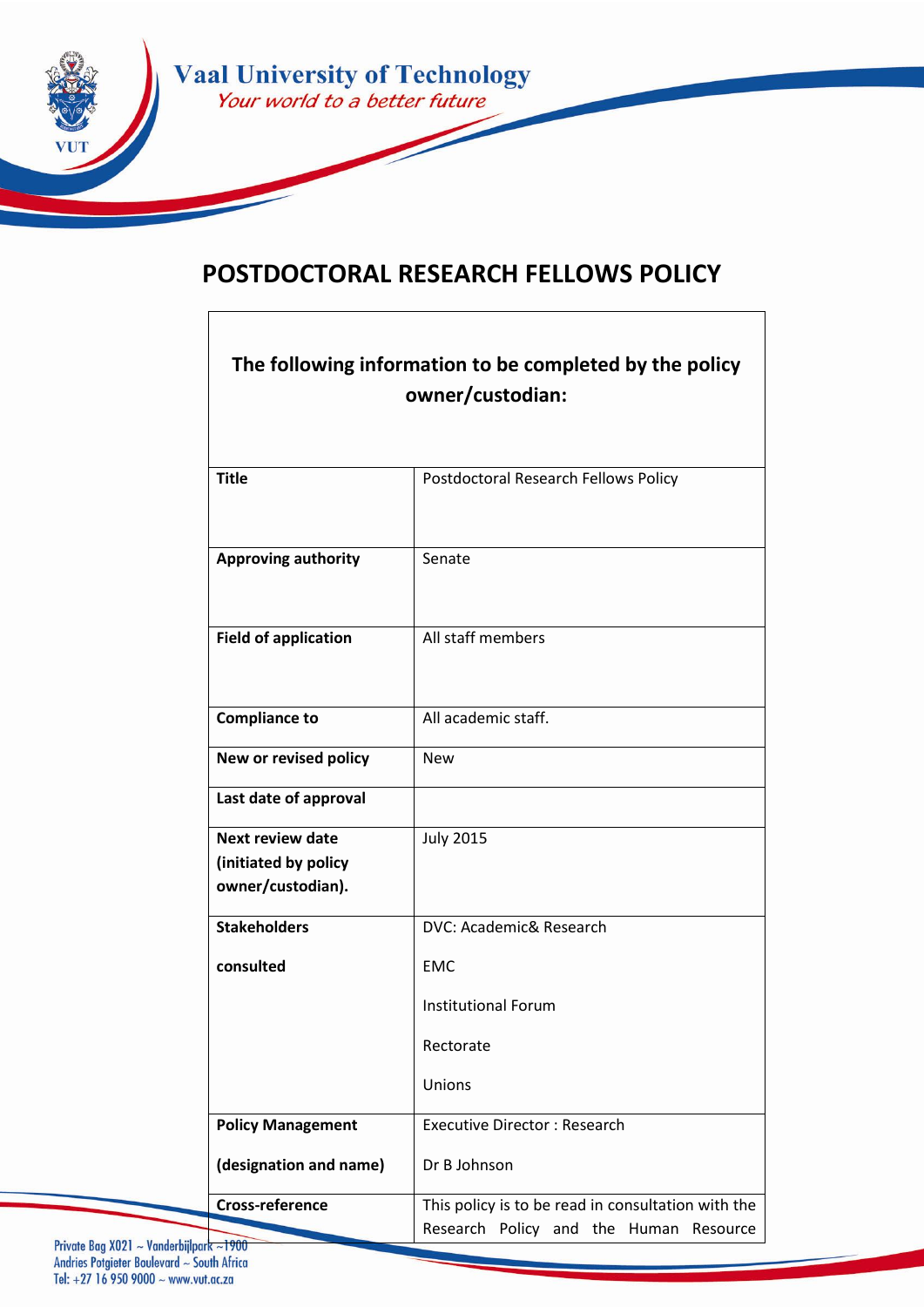|                                         | Policies |
|-----------------------------------------|----------|
| Language edited                         |          |
| <b>Scrutinised by a legal</b><br>person |          |

# **TABLE OF CONTENTS PAGE**

| 1.  | Purpose                                                 | 4              |
|-----|---------------------------------------------------------|----------------|
| 2.  | Definition                                              | 4              |
| 3.  | Background                                              | 5              |
| 4.  | Advertising, selection and Award                        | 5              |
| 5.  | <b>Conditions of Award</b>                              | 5              |
| 6.  | Position, amenities and faculties                       | 5              |
| 7.  | Contracts - Memoranda of Understanding/Agreement        | 6              |
| 8.  | Induction/Orientation                                   | 6              |
| 9.  | Funding                                                 | 6              |
| 10. | Activities                                              | 6              |
| 11. | Code of Conduct and Grievance Procedures and complaints | 7              |
| 12. | Tenure                                                  | $\overline{7}$ |
| 13. | <b>Professional Development</b>                         | 7              |
| 14. | Termination                                             | 7              |
| 15  | <b>Termination for cause</b>                            | 7              |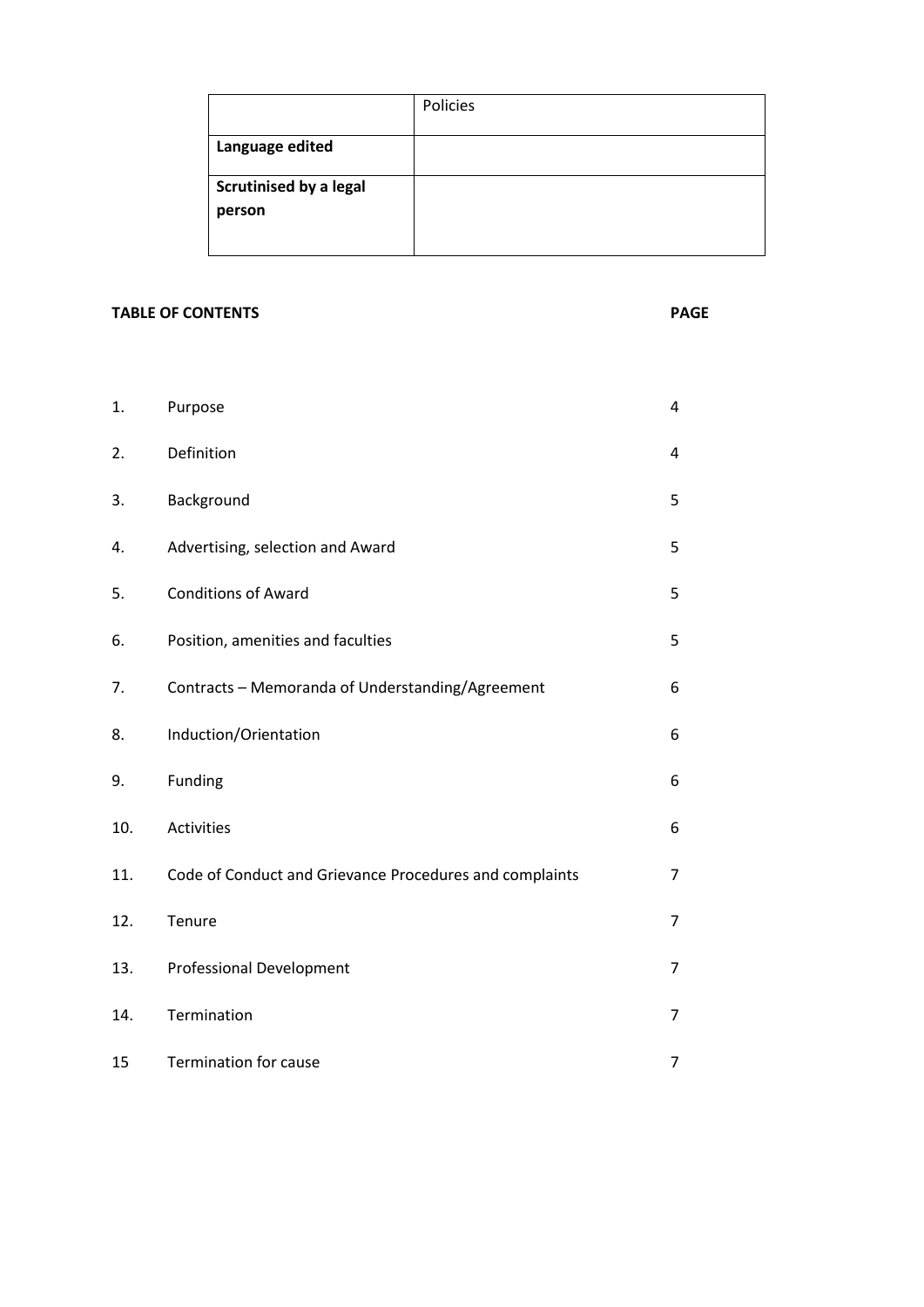#### **POSTDOCTORAL RESEARCH FELLOWS**

#### **POLICY DOCUMENT**

#### **Policies Governing Postdoctoral Research Fellows at the Vaal University of Technology**

The Vaal University of Technology is developing and growing its research culture. The recruitment of Postdoctoral Research Fellows will play a pivotal role in developing research and postgraduate student capacity at the Vaal University of Technology.

# 1. **Purpose**

To describe the terms and conditions for the award of the fellowship, tenure activities and termination of Postdoctoral Research Fellows (PDRFs) at the Vaal University of Technology.

#### 2. **Definition**

Postdoctoral Research Fellowships are normally awarded to individuals within five years of having achieved a doctoral degree. Postdoctoral Research Fellows are neither students, nor employees of the University.

Fellowships are renewed on an annual bases up to a maximum of 2 years. Thereafter, only in exceptional cases will tenure up to 5 years be considered.

The purpose of the Postdoctoral Research Fellowship is to provide an opportunity for experiential learning in research, which may serve as a path for further academic and professional development.

In the context of VUT the PDRF plays a critical role in enhancing the Research culture through:

- i) Publications in DoHET accredited journals
- ii) Contributing to the development of researchers
- iii) Facilitate seminars
- iv) Presenting at seminars
- v) Hosting research related workshops
- vi) Assist with limited teaching

The University expects that all publications, creative works and other academic products of the PDRF will bear appropriate acknowledgement with full affiliation to Vaal University of Technology.

"Department" refers to the academic department which has undertaken to host the PDRF.

"Head of Department" (HoD) refers to the head of department.

"Fellowship" is the grant of money or stipend to support the PDRF. Fellowships are provided from different sources.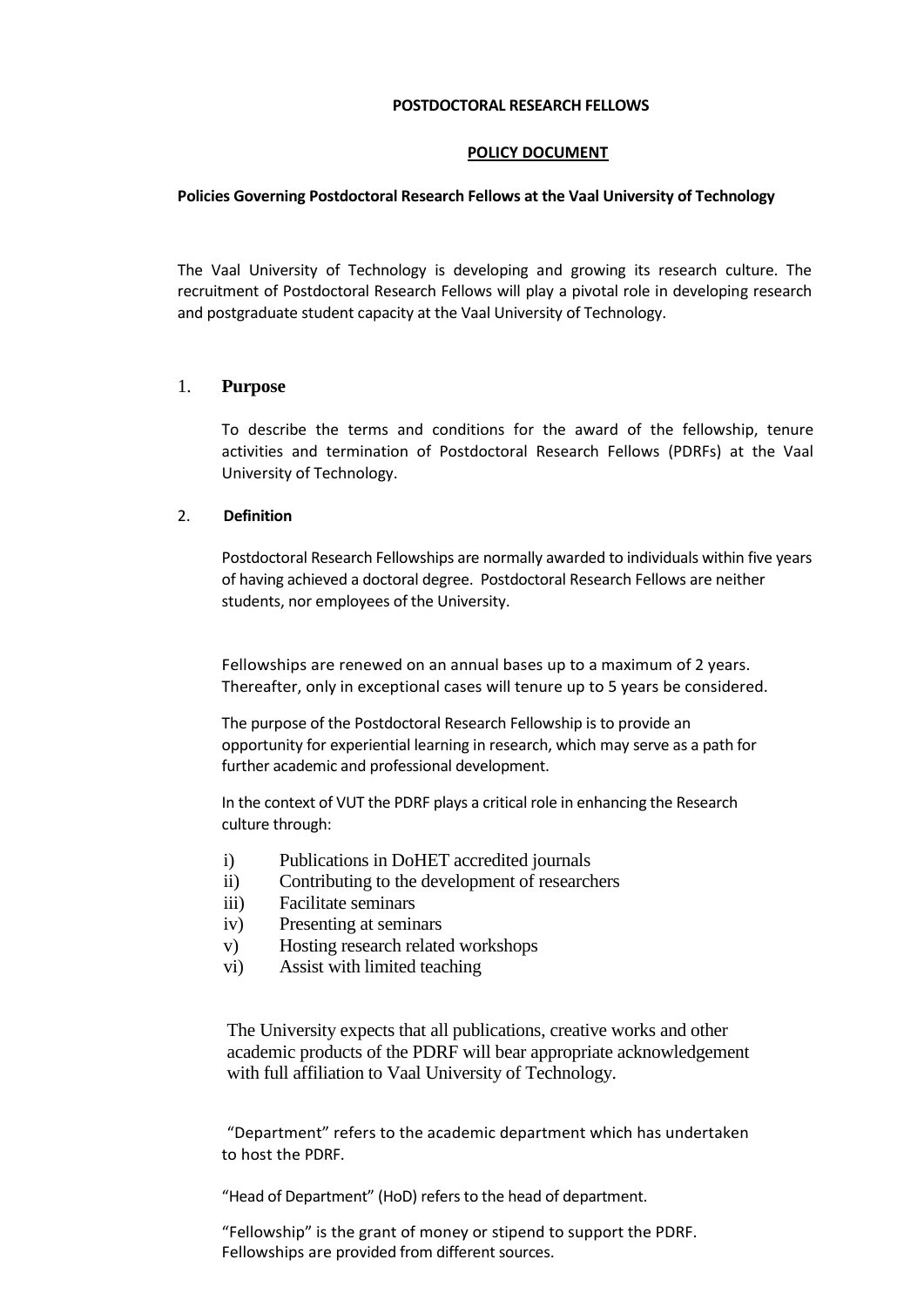"Conditions-of-Award" refers to the conditions of the fellowship concerned.

"Contract" is the agreement between the University and the PDRF, defining the relationship betweenthe Executive Director: Research, HoD and the PI on the one hand and the PDRF on the other defining the expectations of each by the other.

The Research Directorate will be charged with responsibility of administering Postdoctoral Research Fellowships and ensuring that appointments, tenures, activities and terminations comply with these policies and that the terms of individual Memoranda of Agreement are complied with.

"PI" refers to the Principal Investigator or Supervisor.

#### 3. **Background**

Each PDRF is managed by a PI and the Head of Department, and will usually join an established research-group. PDRFs will usually undertake limited supervision of students.

The value derived from postdoctoral training and the broader experience is beneficial to both the University and the country. VUT needs to consolidate Postdoctoral Research Fellows in support of its research and innovation enterprise and to assist with achievement of national, institutional and equity goals.

# 4. **Advertising, Selection and Award**

PDRFs are individuals who must have achieved a Doctoral degree within five years of being appointedand who wish to train further in specialised research.

The University as a matter of policy will advertise all opportunities for fellowships, so that free and fair competition is ensured. All advertisements must take into account the formal and approved Definition and comply with the approved Advertising Guidelines for Postdoctoral Fellowships.

Selection and recruitment of applicants must be done at Central Level and include the PI, Executive Director: Research, and the Head of Department. In all cases, such selection must take account of the approved Definition and Policy Document to ensure that the prospective PDRF is compliant.

Postdoctoral Research Fellowships are held in terms of the standard contract. The Institution, the Faculty and the Departments must provide equipment and resources necessary to enable the PDRF to effectively carry out her/his research work. These must be documented in the contract. The University, the Faculty and the Department must provide an environment where training and learning will take place and where ongoing mentorship/supervision is ensured.

# 5. **Conditions of Award**

All PDRF awards are governed by specific and approved Conditions-of-Award. Such conditions provide a framework for the research/study to be undertaken and the basic conditions under which the PDRF is registered.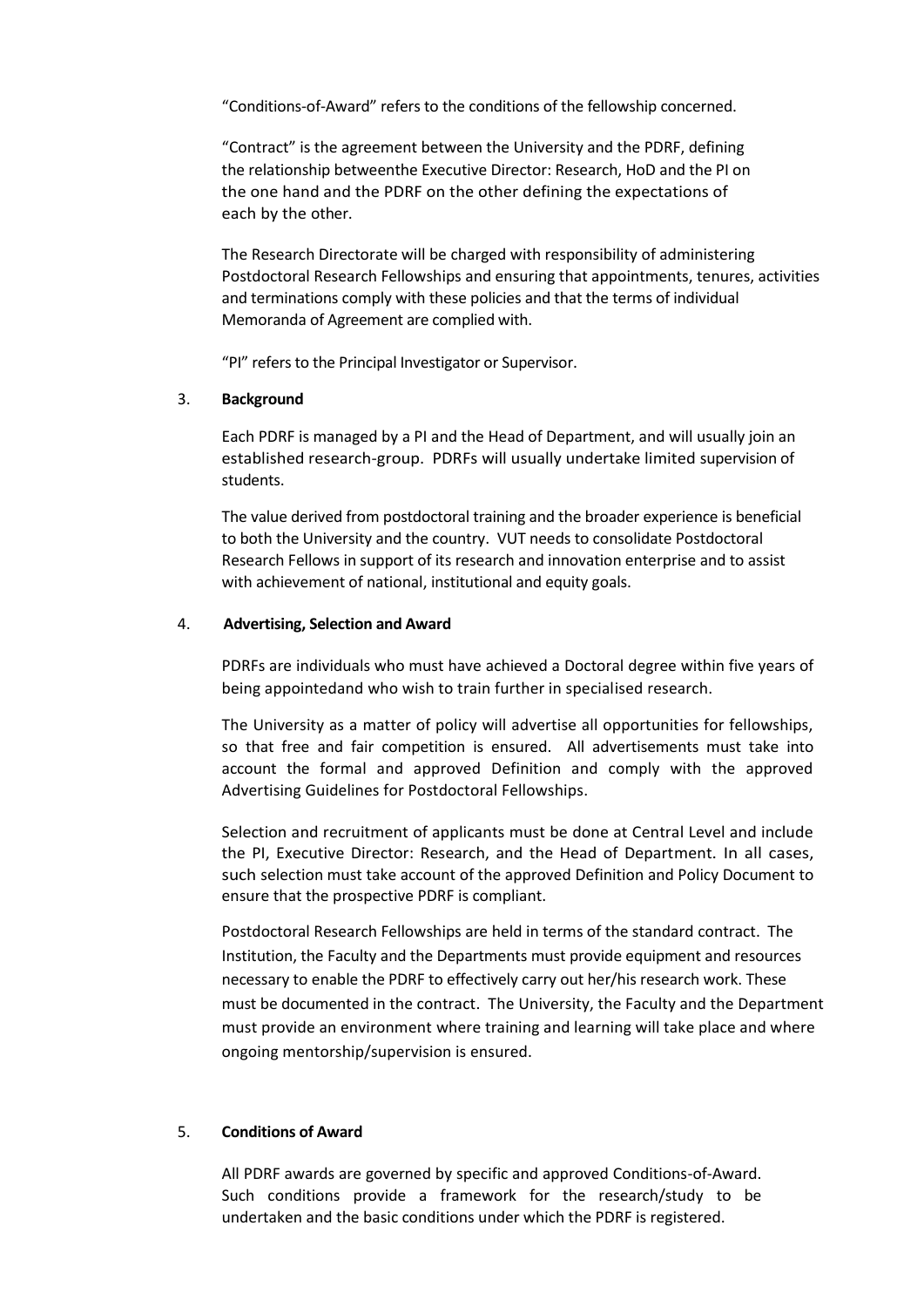# 6 **Position, Amenities and Facilities**

A PDRF is not a student, nor an employee, but is an academic and professional trainee, known as a Postdoctoral Research Fellow. The Fellowships given to PDRFs provide no fringe-benefits. The PDRF should be given adequate working space, equipment and basic amenities.

# 7. **Contracts - Memoranda of Understanding/Agreement**

The PDRF must enter into a legally-binding contract with the Vaal University of Technology, through the Research Office and Human Resources and with the Faculty/Host-Department.

Such agreements will protect both parties and provide recourse to both parties in the event of a dispute or complaint.

The contract will ensure compliance with the University's code of conduct, policies and conditions.

The contract is a bi-lateral agreement between the Postdoctoral Fellow and thePrincipal Investigator, and provides a framework for the work to be done and a means of monitoring the agreed-upon expectations of both parties.

# 8. **Induction/Orientation**

The HoD or PI will provide the entering PDRF with information packs on the Vaal University of Technology and the geography of its precincts guidance to accessing the amenities and facilities available and ongoing service and advice. It will also provide support for any representative group formed by the PDRFs. The HoD or PI will provide the new PDRF with an orientation to the department and introduction to the Executive Dean of the Faculty.

# 9. **Funding**

PDRF awards are funded from a variety of sources.

In all cases, Fellowship-funding will be administered by the Research Directorate. All individual requests for tax directives will be made to the SARS by the Vaal University of Technology on behalf of the PDRF.

Postdoctoral Fellows and/or Principal Investigators are required to inform the Research Directorate when a Postdoctoral Fellow terminates his/her tenure at the university. Where such termination occurs before the Postdoctoral Fellow has completed her/his research and/or full tenure, the University reserves the right to recover all or some of the funds that have been paid to the Postdoctoral Fellow in advance.

The PDRF is normally exempt from taxation and application for such exemption will be made on behalf of the successful candidate. The PDRF carries no fringe benefits.

# 10. **Activities**

The academic activities of the PDRF will be described in the Conditions-of-Award and the contract. The focus of the PDRFs activities is research outputs including DHET Accredited Journal publications and postgraduate supervision. Through their involvement in research, they will also be required to coordinate research seminars and participate in activities that contribute towards the enhancing the